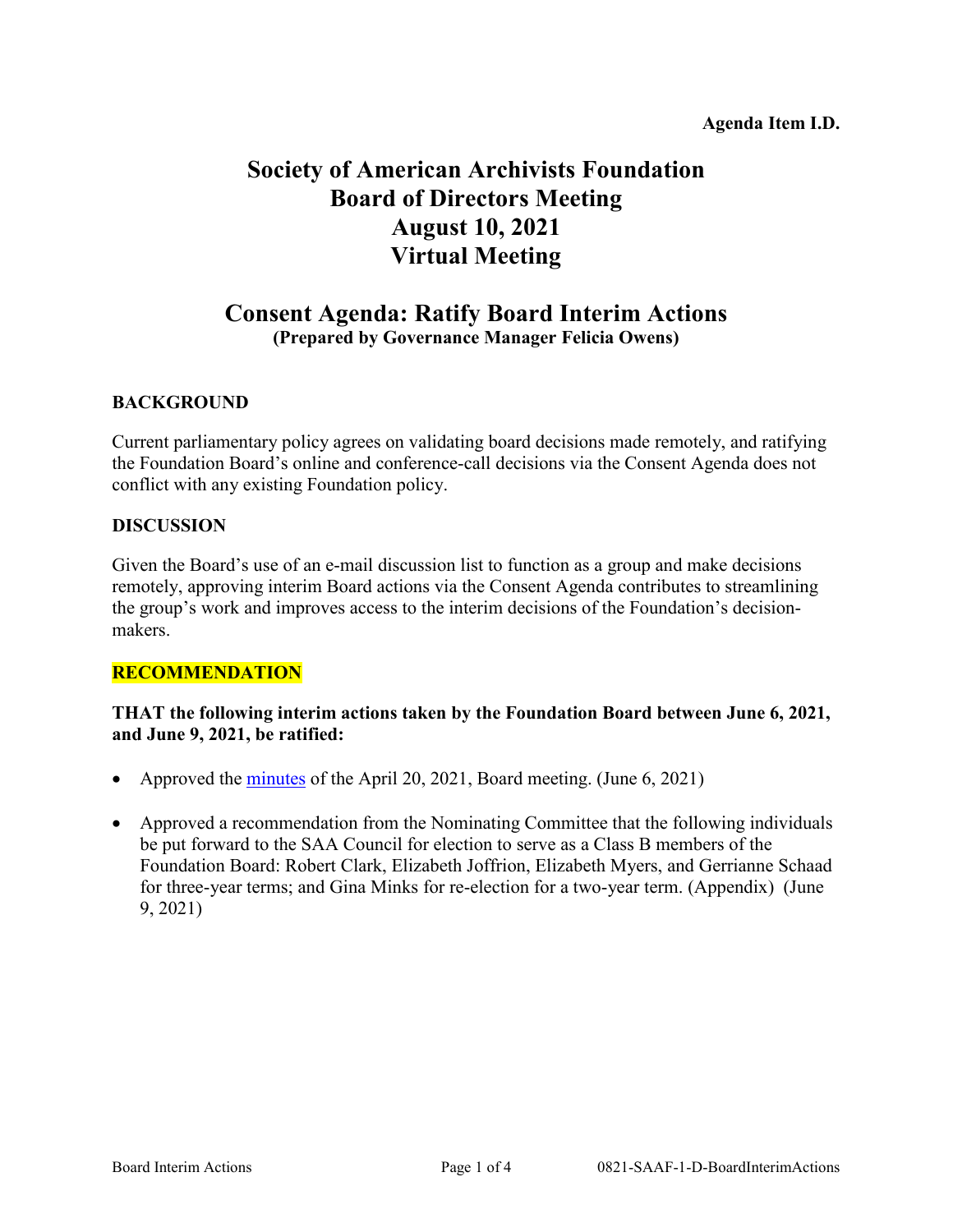#### **APPENDIX**

**Interim Action**

# **Society of American Archivists Foundation Board Interim Action May 2021**

## **Nomination of 2021-2024 Class B Members (Submitted by the SAA Foundation Nominating Committee)**

## **BACKGROUND**

The SAA Foundation is a 501(c)(3) organization whose purposes are exclusively charitable and educational. The sole corporate member of the Foundation is the Society of American Archivists. The Foundation Board comprises:

- *Class A Directors:* The four individuals comprising the SAA executive committee, plus the immediate past president of SAA.
- *Class B Directors:* No fewer than six and no more than eleven individuals not concurrently serving as directors or officers of SAA.

Class B directors are elected by the SAA Council based on a slate developed by the Foundation Board. Class B directors serve staggered three-year terms and may be reelected to an unlimited number of successive terms in office.

Following is a roster of current Board members:

| $Class A$ :           |                                                        |  |
|-----------------------|--------------------------------------------------------|--|
| Rachel Vagts          | (SAA President, Board Term: 08/19-08/22)               |  |
| Meredith Evans        | (SAA Immediate Past Pres, Board Term: 08/17-08/21)     |  |
| Courtney Chartier     | (SAA Vice President, Board Term: 08/20-08/23)          |  |
| Amy Fitch             | (SAA Treasurer, Board Term: 08/18-08/21)               |  |
| Melissa Gonzales      | (SAA Executive Committee, Board Term: 08/20-08/21)     |  |
| Class $B$ :*          |                                                        |  |
| Margery Sly           | (SAAF President 2020-2021, Board Term: 2016-2022)      |  |
| Sharmila Bhatia       | (SAAF Vice President 2020-2021, Board Term: 2017-2023) |  |
| Scott Cline           | (Board Term: 2016-2022)                                |  |
| <b>Fynnette Eaton</b> | (Board Term: 2012-2021)                                |  |
| Wilda Logan           | (Board Term: 2016-2022)                                |  |
| Lisa Mangiafico       | (Board Term: 2020-2023)                                |  |
|                       |                                                        |  |

<span id="page-1-0"></span><sup>∗</sup> Term dates have changed over time as the Foundation Board has shifted the dates of its annual meeting.

 $\overline{a}$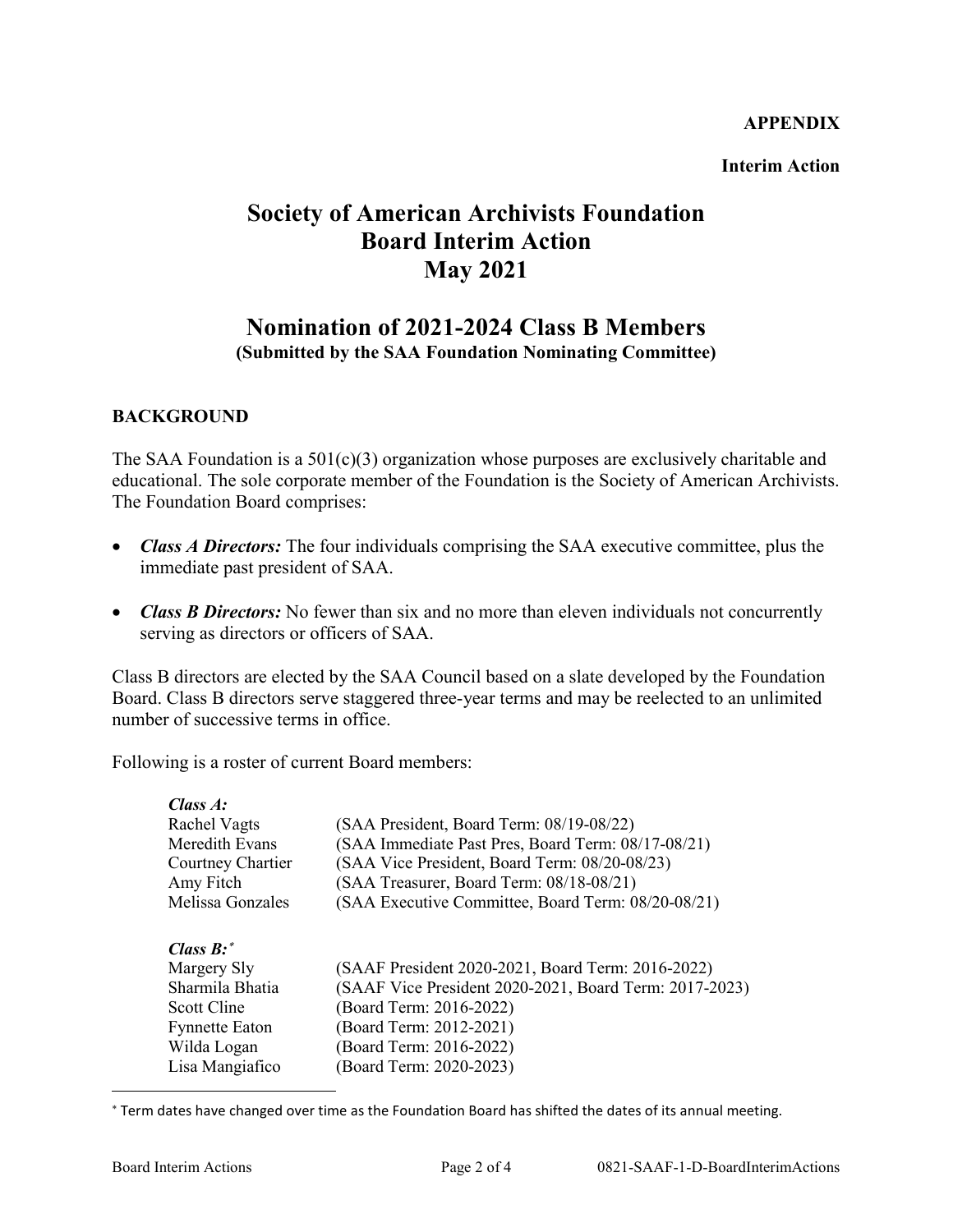| Dennis Meissner      | (Board Term: 2014-2023) |
|----------------------|-------------------------|
| Gina Minks           | (Board Term: 2016-2021) |
| Michele Pacifico     | (Board Term: 2017-2023) |
| Angelique Richardson | (Board Term: 2018-2021) |
| JoyEllen Williams    | (Board Term: 2018-2021) |

### **DISCUSSION**

The 2020-21 Nominating Committee—Meredith Evans, Wilda Logan, Lisa Mangiafico, Dennis Meissner (chair)—began its work with the Foundation Board at full capacity, but with the terms of five members expiring in August. The five expiring seats are held by:

- Sharmila Bhatia (2017-2023; elected SAA Treasurer for 2021-2024)
- Fynnette Eaton (2012-2021)
- Gina Minks  $(2016-2021)$
- Angelique Richardson (2018-2021)
- JoyEllen Williams (2018-2021)

In keeping with the new recruitment procedures that were finalized in January, an open call for volunteers to serve on the SAAF Board was launched in February with an April 15 application deadline. The call yielded seven applications, which committee members each evaluated and preliminarily ranked in April. The committee met via Zoom on May 3 to discuss the candidates in detail. The meeting produced a consensus decision that five of the seven candidates were fully qualified to serve on the SAAF Board. The five candidates are:

- Robert Clark, Rockefeller Archive Center
- Elizabeth Joffrion, Western Washington University
- Gina Minks, Consultant and sitting Board member
- Elizabeth Myers, Smith College
- Gerrianne Schaad, Florida Southern College

All five candidates are SAA members and all have experience or expertise that suggests they would make valuable additions to the existing complement of Board members. The committee therefore recommends their appointment.

It should be noted that, while four of the available Board seats are for full three-year terms, the fifth seat would fill a shorter two-year position that is created by the pending resignation of Sharmila Bhatia who will move to a Class A seat in August. After some discussion, the Nominating Committee recommends that Clark, Joffrion, Myers, and Schaad each be appointed to three-year Class B terms on the SAAF Board, and that Minks, who has already completed several years of Board service, be appointed to fill the two-year position.

Information from each volunteer's application form, as well as the curriculum vitae of each candidate, are appended to this document. [These documents were shared confidentially with the Board.]